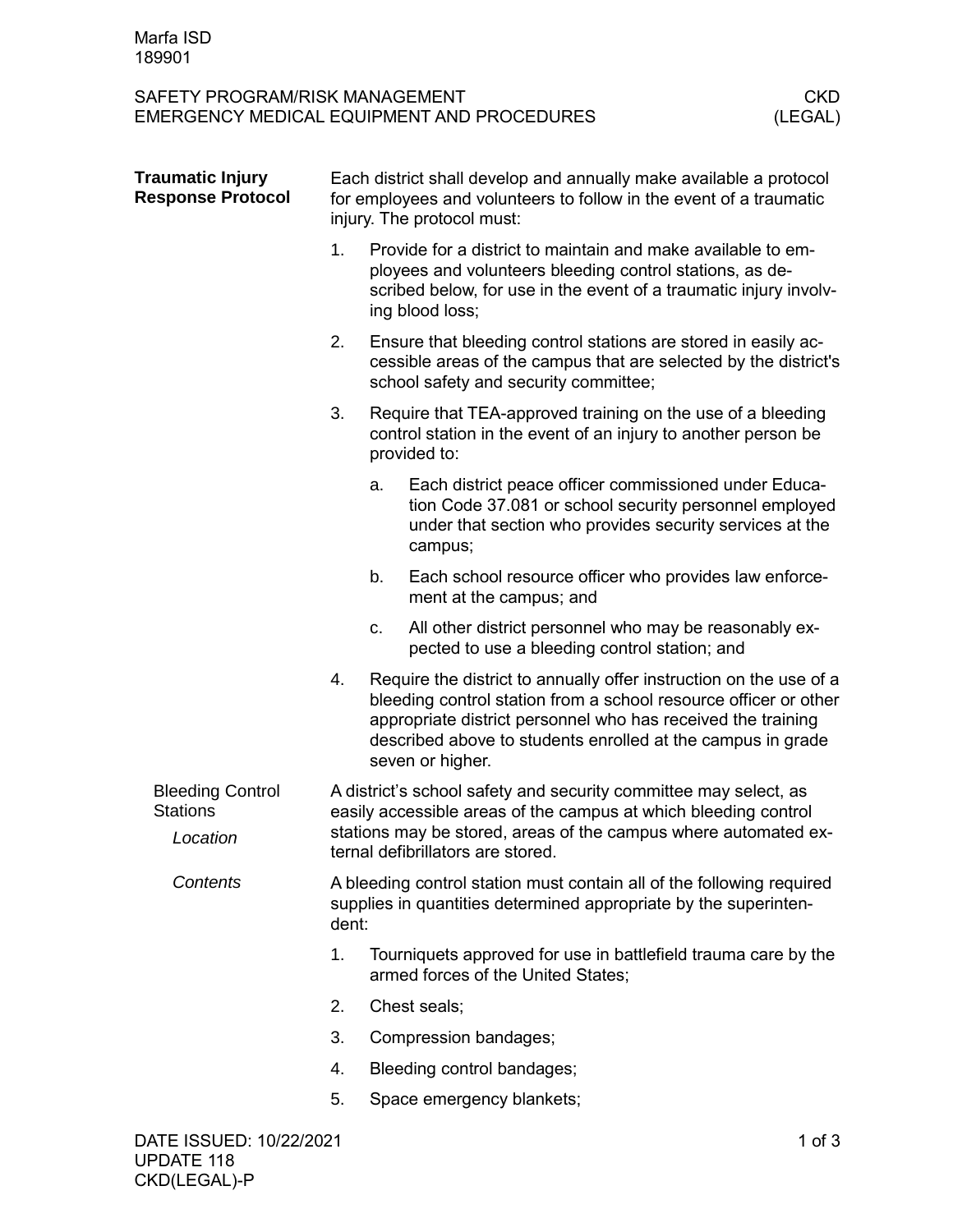## SAFETY PROGRAM/RISK MANAGEMENT<br>EMERGENCY MEDICAL EQUIPMENT AND PROCEDURES (LEGAL) EMERGENCY MEDICAL EQUIPMENT AND PROCEDURES

|                                                                              | 6.                                                                                                                                                                                                                                                                                                                                                                                                                                                                                                                          | Latex-free gloves;                                                                                                                                                                                                                                                                                                                                                                                                                                                                                                                                                                                                                                                                                                                                                                                                                     |  |  |  |
|------------------------------------------------------------------------------|-----------------------------------------------------------------------------------------------------------------------------------------------------------------------------------------------------------------------------------------------------------------------------------------------------------------------------------------------------------------------------------------------------------------------------------------------------------------------------------------------------------------------------|----------------------------------------------------------------------------------------------------------------------------------------------------------------------------------------------------------------------------------------------------------------------------------------------------------------------------------------------------------------------------------------------------------------------------------------------------------------------------------------------------------------------------------------------------------------------------------------------------------------------------------------------------------------------------------------------------------------------------------------------------------------------------------------------------------------------------------------|--|--|--|
|                                                                              | 7.                                                                                                                                                                                                                                                                                                                                                                                                                                                                                                                          | Markers;                                                                                                                                                                                                                                                                                                                                                                                                                                                                                                                                                                                                                                                                                                                                                                                                                               |  |  |  |
|                                                                              | 8.                                                                                                                                                                                                                                                                                                                                                                                                                                                                                                                          | Scissors; and                                                                                                                                                                                                                                                                                                                                                                                                                                                                                                                                                                                                                                                                                                                                                                                                                          |  |  |  |
|                                                                              | 9.                                                                                                                                                                                                                                                                                                                                                                                                                                                                                                                          | Instructional documents developed by the American College<br>of Surgeons or the United States Department of Homeland<br>Security detailing methods to prevent blood loss following a<br>traumatic event.                                                                                                                                                                                                                                                                                                                                                                                                                                                                                                                                                                                                                               |  |  |  |
|                                                                              |                                                                                                                                                                                                                                                                                                                                                                                                                                                                                                                             | A district may also include in a bleeding control station any medical<br>material or equipment that:                                                                                                                                                                                                                                                                                                                                                                                                                                                                                                                                                                                                                                                                                                                                   |  |  |  |
|                                                                              | 1.                                                                                                                                                                                                                                                                                                                                                                                                                                                                                                                          | May be readily stored in a bleeding control station;                                                                                                                                                                                                                                                                                                                                                                                                                                                                                                                                                                                                                                                                                                                                                                                   |  |  |  |
|                                                                              | 2.                                                                                                                                                                                                                                                                                                                                                                                                                                                                                                                          | May be used to adequately treat an injury involving traumatic<br>blood loss; and                                                                                                                                                                                                                                                                                                                                                                                                                                                                                                                                                                                                                                                                                                                                                       |  |  |  |
|                                                                              | 3.                                                                                                                                                                                                                                                                                                                                                                                                                                                                                                                          | Is approved by local law enforcement or emergency medical<br>services personnel.                                                                                                                                                                                                                                                                                                                                                                                                                                                                                                                                                                                                                                                                                                                                                       |  |  |  |
| <b>Immunity</b>                                                              |                                                                                                                                                                                                                                                                                                                                                                                                                                                                                                                             | The good faith use of a bleeding control station by a district em-<br>ployee to control the bleeding of an injured person is incident to or<br>within the scope of the duties of the employee's position of employ-<br>ment and involves the exercise of judgment or discretion on the<br>part of the employee for purposes of Education Code 22.0511, and<br>a district and district employees are immune from civil liability, as<br>provided by that section, from damages or injuries resulting from<br>that good faith use of a bleeding control station. A district volunteer<br>is immune from civil liability from damages or injuries resulting from<br>the good faith use of a bleeding control station to the same extent<br>as a professional employee of the district or school, as provided by<br>Education Code 22.053. |  |  |  |
|                                                                              |                                                                                                                                                                                                                                                                                                                                                                                                                                                                                                                             | Education Code 38.030(a)-(e), (i)                                                                                                                                                                                                                                                                                                                                                                                                                                                                                                                                                                                                                                                                                                                                                                                                      |  |  |  |
| <b>Automated External</b><br><b>Defibrillators</b><br>Availability<br>Campus | Each school district shall make available at each campus in the<br>district at least one automated external defibrillator, as defined by<br>Health and Safety Code 779.001. A campus defibrillator must be<br>readily available during any University Interscholastic League (UIL)<br>athletic competition held on the campus. In determining the loca-<br>tion at which to store a campus defibrillator, the principal shall con-<br>sider the primary location on campus where students engage in<br>athletic activities. |                                                                                                                                                                                                                                                                                                                                                                                                                                                                                                                                                                                                                                                                                                                                                                                                                                        |  |  |  |
| <b>Athletic Practice</b>                                                     |                                                                                                                                                                                                                                                                                                                                                                                                                                                                                                                             | To the extent practicable, each school district, in cooperation with<br>the UIL, shall make reasonable efforts to ensure that a defibrillator<br>is available at each UIL athletic practice held at a district campus. If<br>a school district is not able to make a defibrillator available in such<br>a manner, the district shall determine the extent to which a defibril-                                                                                                                                                                                                                                                                                                                                                                                                                                                         |  |  |  |